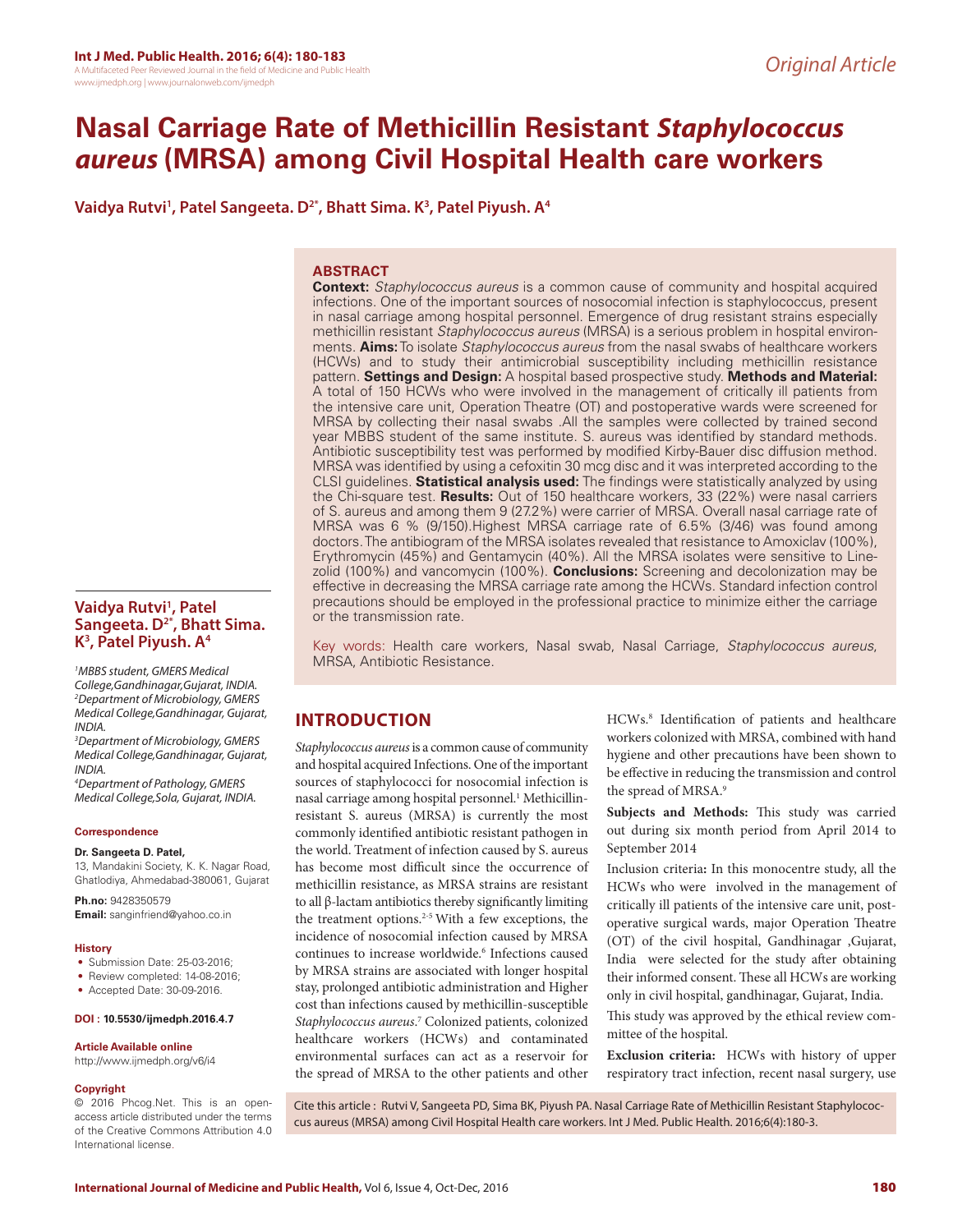of nasal medication, or antibiotic therapy were excluded.

Age, sex, work category, duration of working in the critical care unit, prior hospitalization, current skin infection/other illness and other relevant information about the participants were obtained in a proforma which was specifically designed for this purpose.

## *Nasal swab collection*

A sterile cotton swab with sterile test tube was used for sample collection. The sample was collected by rotating the Sterile cotton swabs gently for five times on both nares of the study participants and transported in a sterile test tube to the laboratory.

## Culture and identification

Swabs inoculated on to Nutrient agar and Mannitol Salt Agar (MSA) within one hour of collection and incubated at 37°C for 24 hrs. Catalase and Coagulase test were performed from the isolated colonies in the nutrient agar plate. These are the only available techniques for identification of *Staphylococcus aureus* in our institute. Catalase and Coagulase test positive and mannitol salt fermenting colonies were diagnosed as S. aureus.<sup>10</sup>

## Antimicrobial susceptibility testing

All the isolated *Staphylococcus aureus* strains were tested against different antimicrobial agents by the modified Kirby Bauer disc diffusion method. Commercially available antibiotic discs were used, which were obtained from HiMedia Laboratories Ltd. The antimicrobial penicillin (10U), amoxyclav (20/10mcg), erythromycin (15mcg), gentamicin (10mcg), amikacin (30mcg), ciprofloxacin (5mcg), cotrimoxazole (1.25/23.75mcg), vancomycin (30mcg), linezolid (30mcg) and tetracycline (30mcg) were used. The zone diameters were interpreted according to the Clinical Laboratory Standards Institute (CLSI) guidelines. *Staphylococcus aureus* were further screened for Methicillin resistance by the Kirby-Bauer method by using cefoxitin (30 mcg) discs according to the CLSI guidelines <sup>11</sup>. If the inhibitory zone diameter  $\leq$  21mm around the cefoxitin disc, the strain of staphylococci was interpreted as MRSA strain.

The findings were statistically analyzed using descriptive statistics, Chi-square test  $(X2)$  and p-value ( $p < 0.05$ , statistical significant).

**Results:** In our study 150 HCWs were screened for MRSA, among them 92 (61.3%) were females and 58 (38.6%) were males. (Table 1)

Out of 150 HCWs, 65(43.3%) were nurses, 46(30.6%) were doctors and 39 (26%) were housekeeping staff. They all were screened for nasal MRSA carrier.

From the 150 nasal swab samples, in 33 (22%) *Staphylococcus aureus* were isolated. Among 33 *Staphylococcus aureus*, Methicillin resistant *Staphylococcus aureus* (MRSA) were 9 (27.2%).

 Out of 150 healthcare workers, 33(22%) were nasal carriers of S. aureus and among them 9 (27.2%) were carrier of MRSA. Overall nasal carriage rate of MRSA was 6 %( 9/150). Highest MRSA carriage rate of 6.5 % (2/26) was found among Doctors. (Table 2)

Based on their areas of work, the highest rate of s. aureus carriers were found in HCWs of intensive care unit (ICU) ( 34.61%,9/26) and MRSA carriers were found in HCWs of emergency department (15.3%,2/13) (Table 3).

Antibiotic susceptibility test were done for 33 isolates of *Staphylococcus aureus*. 12 antibiotic discs were used. Their susceptibility patterns were shown in Table 4.

 The antibiogram of the MRSA isolates revealed that resistance to Amoxiclav (100%), erythromycin (45%) and Gentamycin (40%). All the **Table 1: Healthcare workers screened for Methicillin Resistant Staphylococcus aureus**

| <b>Category</b>     | Frequency (%) | Male $(\% )$ | Female (%) |
|---------------------|---------------|--------------|------------|
| Doctors             | $46(30.66\%)$ | 28(18.66%)   | 18(12%)    |
| <b>Staff Nurses</b> | 65(43.33%)    | 21(14%)      | 44(29.33%) |
| House Keeping       | 39(26%)       | 09(6%)       | 30(20%)    |
| Total               | 150           | 58           | 92         |

| Table 2: Distribution of Staphylococcus aureus and Methicillin Resistant |
|--------------------------------------------------------------------------|
| <b>Staphylococcus aureus Carriers among Healthcare Workers</b>           |

| Category            | No. sampled<br>$(no = 150)$ | <b>S.Aureus</b> | <b>MRSA</b><br>No. positive (carriage<br>rate $%$ |
|---------------------|-----------------------------|-----------------|---------------------------------------------------|
| Doctors             | 46                          | 07(15.2%)       | 03(6.5%)                                          |
| <b>Staff Nurses</b> | 65                          | 14(21.5%)       | $04(6.1\%)$                                       |
| House Keeping       | 39                          | 03(7.6%)        | $02(5.1\%)$                                       |
| Total               | 150                         | 24(16%)         | 09(6%)                                            |

## **Table 3: Distribution of S.aureus & MRSA among healthcare workers of different wards**

|                          | <b>Total</b> | <b>MRSA</b> | S.aureus     |
|--------------------------|--------------|-------------|--------------|
| <b>Wards</b>             | $no=150$     | $No = 9$    | $No = 33$    |
| <b>ICU</b>               | 26           | $2(7.6\%)$  | $9(34.61\%)$ |
| <b>NICU</b>              | 14           | $1(7.1\%)$  | $3(21.4\%)$  |
| <b>Operation Theatre</b> | 61           | 2(3.27%)    | 13(21.3%)    |
| Post-operative ward      | 37           | $2(5.4\%)$  | $5(13.51\%)$ |
| Emergency department     | 13           | 2(15.3%)    | 3(23%)       |

#### **Table 4: Sensitivity/Resistant Profile of Isolate**

| <b>Antibiotic Agent</b> | <b>Sensitive</b> | <b>Resistant</b> | <b>Percentage of sensitive</b><br>% (total $No = 33$ ) |
|-------------------------|------------------|------------------|--------------------------------------------------------|
| Erythromycin            | 18               | 15               | 54.5                                                   |
| Clindamycin             | 18               | 15               | 54.5                                                   |
| Amoxy-Clav acid         | 0 <sup>0</sup>   | 33               | $\mathbf{0}$                                           |
| Tetracycline            | 29               | 04               | 87.3                                                   |
| Moxifloxacin            | 23               | 10               | 69.6                                                   |
| Ciprofloxacin           | 22               | 11               | 66.6                                                   |
| Vancomycin              | 33               | 00               | 100                                                    |
| Linezolid               | 33               | 0 <sub>0</sub>   | 100                                                    |
| Chloramphenicol         | 30               | 0 <sub>3</sub>   | 90.9                                                   |
| Trimethoprim-Sulfa      | 22               | 11               | 66.6                                                   |
| Cefoxitin               | 24               | 09               | 72.7                                                   |
| Gentamicin              | 20               | 13               | 60.6                                                   |

MRSA isolates were sensitive to Linezolid (100%), vancomycin (100%) and Tetracycline (75%).

## Risk factors associated for MRSA colonization

None of the risk factors assessed were significantly associated with the carriage rate of MRSA. Highest positive rate was observed in the age group 31 to 40 years (8.3%), followed by 21 to 30 years (6.8%) and 41 to 50years (2.6%) (p > 0.05). The MRSA prevalence rate for male HCWs 6.8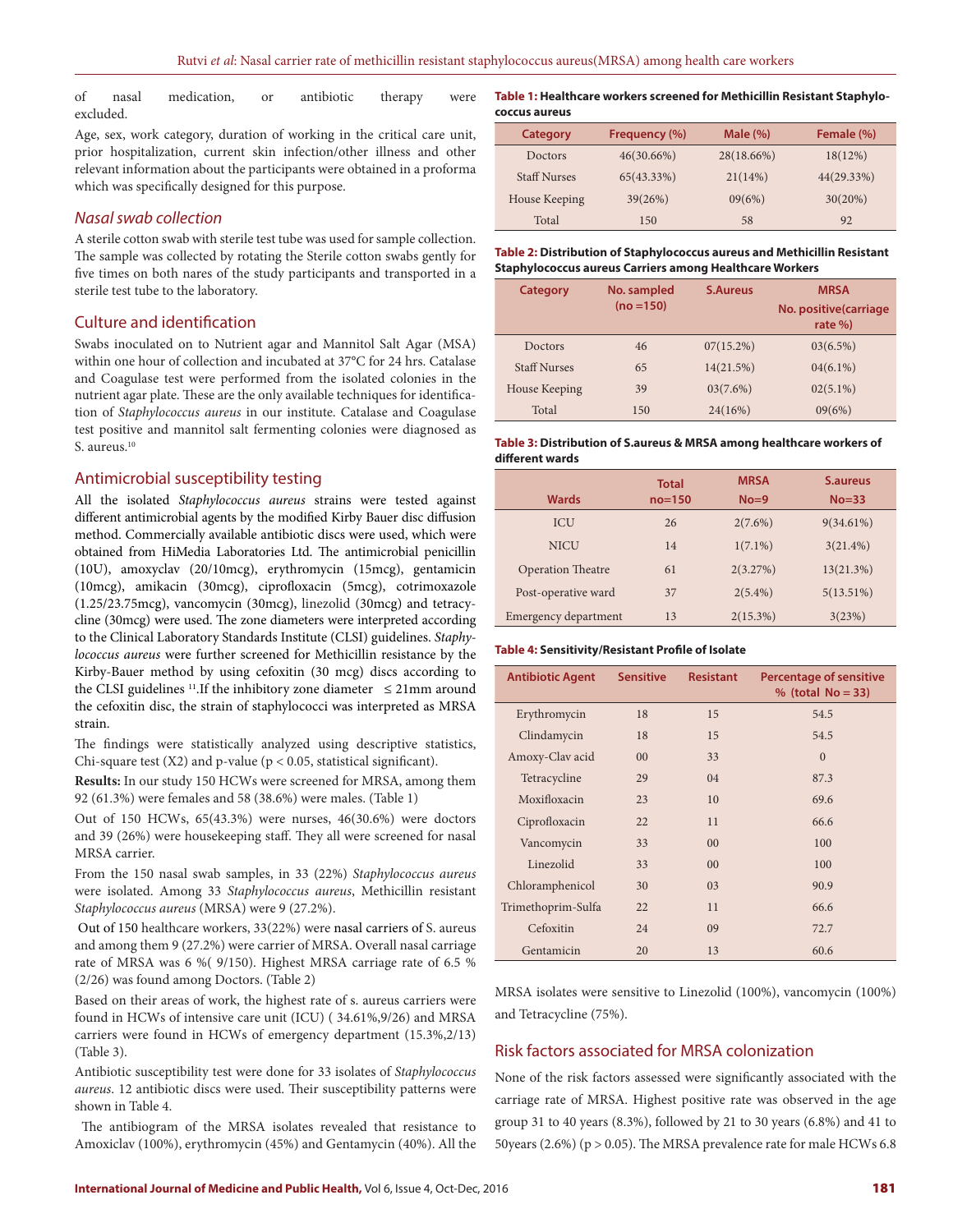## **Table 5: Risk factors associated with MRSA colonization during the study period**

| <b>Associated factor</b> | <b>MRSA carriers No(%)</b> |
|--------------------------|----------------------------|
| Age group                |                            |
| $21 - 30$                | $5(6.8\%)$                 |
| $31 - 40$                | 3(8.3%)                    |
| $41 - 50$                | $1(2.6\%)$                 |
| $51 - 60$                | $0(0\%)$                   |
| <b>Sex</b>               |                            |
| Female                   | $5(6.8\%)$                 |
| Male                     | $4(5.4\%)$                 |
| Ward/Deparment           |                            |
| ICU                      | 2((7.6%))                  |
| <b>NICU</b>              | $1(7.1\%)$                 |
| Operation theater        | 2(3.27)                    |
| Post-operative ward      | $2(5.4\%)$                 |
| Emergency department     | 2(15.3%)                   |
| Profession/Occupation    |                            |
| Doctors                  | $3(6.5\%)$                 |
| <b>Nurses</b>            | $4(6.1\%)$                 |
| housekeeping             | $2(5.1\%)$                 |

% ( 4/58) and female HCWs 5.4 % ( 5/92) which was not statistically different ( $p > 0.05$ ) (Table 5).

**Discussion:** It is necessary to detect the MRSA carriers among the apparently healthy hospital personnel, particularly those working in the critical care areas. These individuals act as a potential source of infection to their patients, resulting in their extended stay in the hospital. This can be controlled by the regular screening of the HCWs and treating them till they become negative for MRSA.

The carriage rate of MRSA was 6% in the present study. This was similar with the internationally reported range of the MRSA carriage (5.8 to 17.8%) among the HCWs in the hospital setting by Shakya B *et al*. 12 Nasal carriage rate of MRSA higher (12.7 %) in Aqumas shibabaw *et al*, 9 (11.43%) , Sharon *et al*13 and lower (2.32 %) in Shrestha B *et al* 14 than this study. These differences can be attributed to variations in microbiological methods (sampling technique, culture and method of MRSA identification), local infection control standards and the local prevalence of MRSA.

In our study, we found that 22 %( 33/150) of the HCWs carried *S.aureus*  in their anterior nares which is similar with the study reported by Sharon rainy *et al*13. S.aureus carriage rate is higher (44.1%) in Agumas shibabaw *et al* <sup>9</sup> study than in our study.

S. aureus carriage rate was highest among Nurses (21.5 %) whereas MRSA carriage rate was highest among Doctors (6.5 %) followed by Nurses (6.1%) in this study. Similar results have been reported by Shibabaw *et al*9 and Malini J *et al*<sup>1</sup> . High risk of colonization with MRSA strains among doctors and nurses may be due to their frequent patient contact. The susceptibility testing of MRSA isolates revealed high resistance towards gentamycin and erythromycin (42.9 % each). Low resistance towards ciprofloxacin (14.3 %) and cotrimoxazole (28.6 %) indicates these antibiotics might be an option for empirical therapy of MRSA infections at our hospital.

Obviously, all the above mentioned studies are not fully comparable, since the use of HCWs from specific specialties, and the differences in the study design such as sample size and method of MRSA identification might account for the disparity in the carriage rate. In additions, carrier rates might be influenced to poor personal hygiene of study participants, poor sanitation of the hospital and difference in sampling techniques.

## Limitation of study

Recent diagnostic methods for staphylococcus identification are not available in our institute.

# **CONCLUSION**

In hospitals, HCWs nasal carriage of MRSA must be regularly screened and should be given warning of the presence of antimicrobial resistant pathogens. Measures to be taken to control the spread of MRSA infection which include: laboratory based surveillance, isolation of colonized and infected patients, use of barrier precautions and basic infection control measures and screening /treatment of MRSA-positive HCWs.

# **REFERENCES**

- 1. Malini J, Shruti A. Harle, Padmavathy M., Umapathy B.L., Navaneeth B.V., Keerthi Mannan J., Girish M.S. *et al*., Methicillin-resistant Staphylococcus aureus carriage amongst Health Care Workers Journal of Clinical and Diagnostic Research. 2012;6(5):791-3.
- 2. Aires-de-sousa M, Conceicao T, de Lencastre H: Unusually high prevalenceof nosocomial panton valentine leckociden-positive Staphylococcusaureus isolates in CapeVerde islands. J Clin Microbiol. 2006,44(10):3790-3. http://dx.doi. org/10.1128/JCM.01192-06 ; PMid:17021112 PMCid:PMC1594790.
- 3. Ahmed MO, Elramalli AK, Amri SG, Abuzweda AR, Abouzeed YM: Isolationand screening of methicillin-resistant Staphylococcus aureus from healthcare workers in Libyan hospitals. East Mediterr Health J. 2012,18(1):37-42. PMid:22360009.
- 4. Omuse G, Kariuki S, Revathi G: Unexpected absence of meticillin-resistant Staphylococcus aureus nasal carriage by healthcare workers in a tertiaryhospital in Kenya. J Hosp Infect. 2012,80(1):71-3. http://dx.doi.org/10.1016/j. jhin.2011.09.009 ; PMid:22104475.
- 5. Truong H, Shah SS, Ludmir J, Twananana EO, Bafana M, Wood SM, Moffat H, Steenhoff AP: Staphylococcus aureus skin and soft tissue infections at a tertiary hospital in Botswana. S Afr Med J. 2011,01(6):413-6.
- 6. Kumar P, Shukla I, Varshney S: Nasal screening of healthcare workers for nasal carriage of coagulase positive MRSA and prevalence of nasal colonization with Staphylococcus aureu.Biology and Medicine 2011,3(2):182-6.
- 7. Gupta N, Prakash SK, kumar V," Community acquired Methicillin Resistant Staphylococcus aureus:a new threat for hospital outbreak",Indian journal of patho.microbology. 1999, 42(4):421-6
- 8. Kirecci E, Miraloglu M: A research of nasal methicillin resistant/ sensitive Staphylococcus aureus and pharyngeal beta-hemolytic streptococcus carriage in Midwifery students in kahramanaras. Turkey Ethiop J Health Dev. 2010,24(1):57-60.
- 9. Shibabaw A, Abebe T, Mihret A. Nasal carriage rate of methicillin resistant Staphylococcus aureus among Dessie Referral Hospital Health Care Workers; Dessie, North east Ethiopia. Antimicrobial Resistance and Infection Control 2013, 2:25 http://www.aricjournal.com/content/2/1/25 : http://dx.doi.org/10.1186/2047- 2994-2-25 ; PMid:24088259 PMCid:PMC3851550.
- 10. Kateete DP, Kimani CN, Najjuka FC,"Identification of Staphylococcus aureus: D Nase and Mannitol salt agar improve the efficacy of the tube coagulase test",Annals of clinical Microbiology and Antimicrobials 2010,9(1);23 http:// dx.doi.org/10.1186/1476-0711-9-23 ; PMid:20707914 PMCid:PMC2927478.
- 11. Clinical and Laboratory Standards Institute (CLSI). Performance standards for Antimicrobial susceptibility testing. Twenty-third informational supplement. M100-S23, January 2013;
- 12. Shakya B, Shrestha S, Mitra T. Nasal carriage rate of methicillin resistant Staphylococcus aureus at the National Medical College Teaching Hospital, Birgunj, Nepal. Nepal Med Coll J 2010;12(1):26-9. PMid:20677605.
- 13. Rongpharpi SR, Hazarika NK, Kalita H,"The prevalnace of Nasal carriage of Staphylococcus aureus among health care workers at a tertiary care hospital in Assam with special reference to MRSA" Journal of Clinical and Diagnostic Research. 2013,7(2):257-60 PMid:23543837 PMCid:PMC3592287.
- 14. Shrestha B, Pokhrel BM, Mohapatra TM. Staphylococcus aureus nasal carriage among health care workers in a Nepal hospital. Brazilian J Infect Dis. 2009; 13(5):322. http://dx.doi.org/10.1590/S1413-86702009000500001; PMid:20428628.